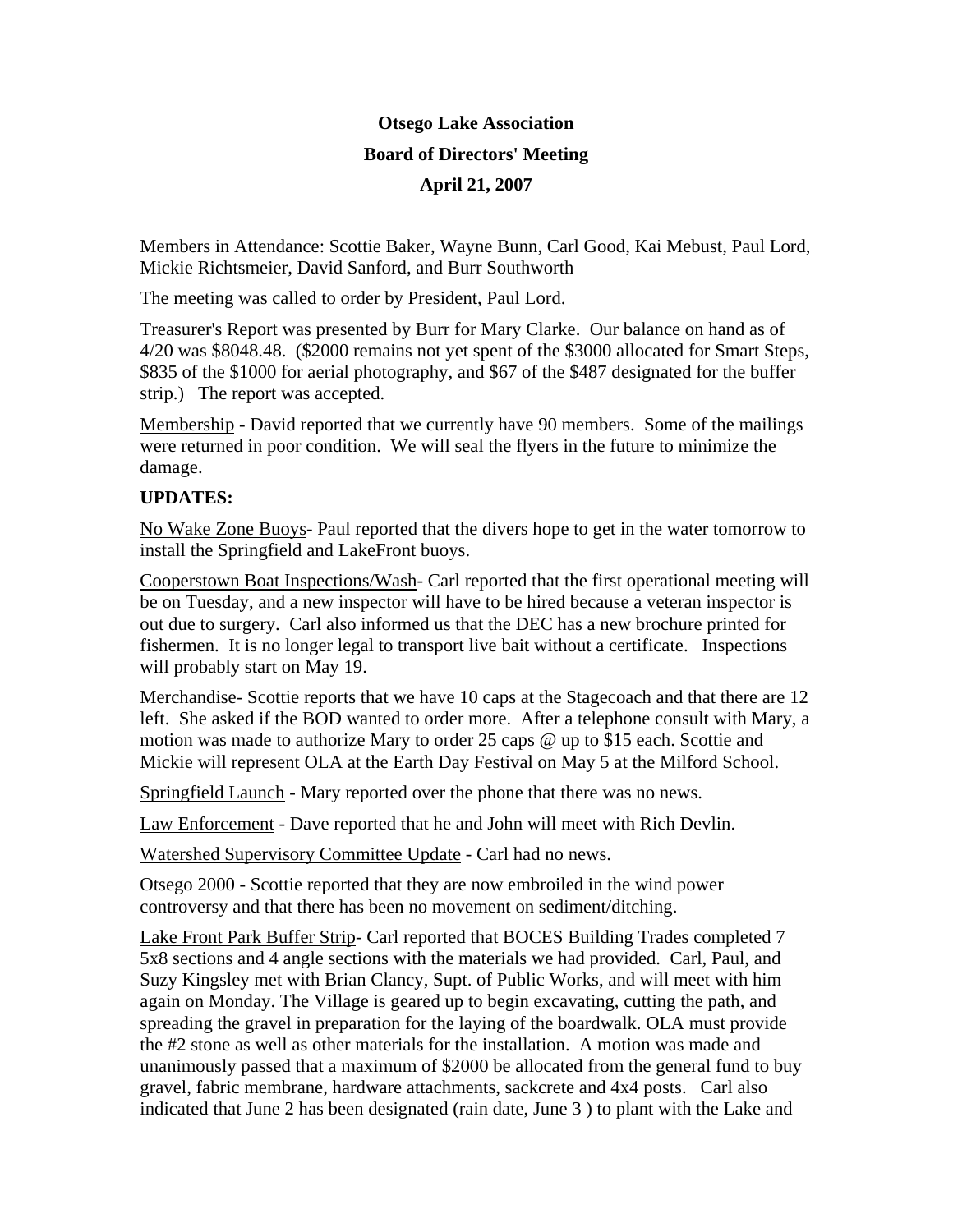Valley Garden Club. Prior to that, the BOCES students will have transplanted the willow waddle, which they are rooting in the greenhouse.

Mud Plume Photography- Paul reports this probably will not happen until June.

Website: Burr reminded us that it can be accessed at OLAwebsite.org or otsegolakeassociation.org

## **BUSINESS**:

Otsego Lake Art Show - Friday, May 11 is the opening at the Cooperstown Art Association. David has been our liaison, and he and Katie will provide refreshments. Mickie will bring the OLA display board, and Paul will email our members.

Newsletter Editor- Paul has made no progress finding anyone to take this on.

Municipality Coordination regarding ditching and salting - David will contact the Highway and Town Supervisor in Middlefield, and Scottie will do the same for Otsego so that Paul can get together with them to talk about rock deliveries, hydro-seeding, salting, and rip rap.

Thank you notes - Paul is working on these.

Fundraising - Cooperstown Garden Club gave a donation of \$82 after Paul's presentation on the Buffer Strip. Ideas were discussed about other fundraiser social events. Suzy Kingsley and Mickie will explore this further.

Lake Shore Booklet - Paul described how this project has been a lot more work than anticipated. There have been unforeseen problems with the format of the pictures. Paul will send everyone a PDF file that he'd like us to proof read and turn around in 5 days. He also reported that OCCA is trying to come up with \$1500 toward this project.

Nonprofit Status - We recently received a letter from the IRS saying that we're okay with the nonprofit status. Paul will send the letter on to John to confirm.

Lake Management Plan- Carl reports that Matt Albright will be ready with the update soon. OCCA is looking for help with publishing the update. Unfortunately OLA is unable to help financially this year, but if it could wait until next year, we would be in a better position to help,

Pancake Breakfast will not be held on April 22. There was an oversight, so we have reserved Sunday, May 27, which is the Sunday of Memorial Day weekend. We'll defer the final decision until we see who will be in town to help.

Fourth of July Springfield Parade is a "go" according to Wayne. The BOD agreed that all our membership should be invited to participate and that we should bring more candy! A motion was made and passed to allocate \$30 for candy. Scottie will also let us pull her antique canoe.

Fun Membership Activities - Wayne has contacted Jerry Selan of the Cooperstown Sportsmen's Association to see if that group would want to be involved in a Fishing Competition. Paul thought that he might be able to get the BFS barge as well. We decided that this should be a "kid-oriented" activity. Wayne will also email OLA